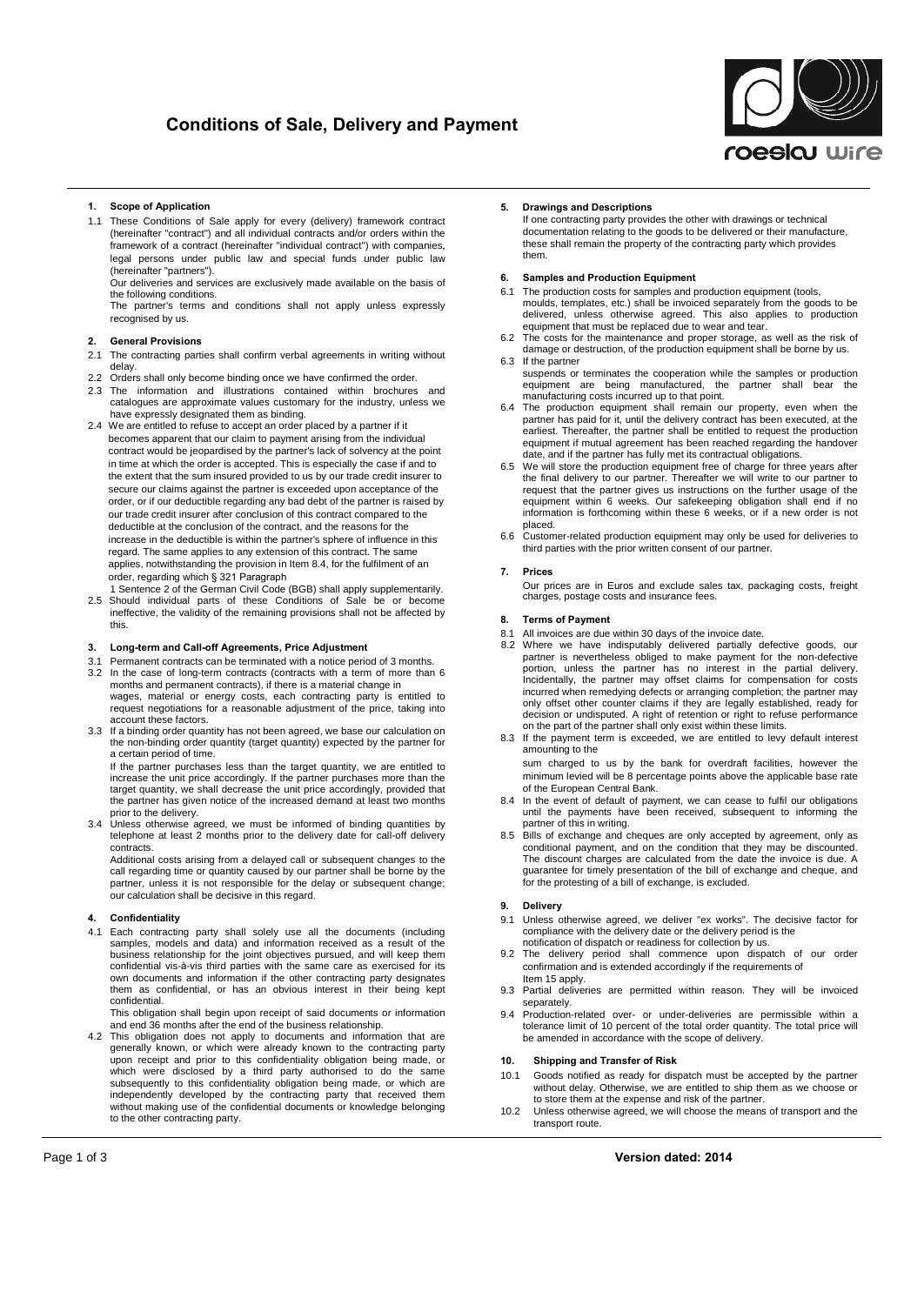10.3 Upon handing over to the railway company, the forwarding agent or the carrier, or upon commencement of storage, at the latest however upon leaving the

plant or warehouse, the risk shall pass to the partner, even if we have taken on the delivery. **11. Default in Delivery**

## $11.$

- 11.1 If we can foresee that the goods cannot be delivered within the delivery period, we will notify the partner of this immediately in writing, giving the reasons for this and, if possible, stating the expected delivery date.
- 11.2 If the delivery is delayed due to a set of circumstances detailed under Item 15 or due to the actions or negligence of the partner, the delivery period shall be extended by an amount of time appropriate to the circumstances.
- 11.3 The partner is only entitled to withdraw from an individual contract if we are responsible for the non-compliance with the delivery date, and the partner has given us a reasonable grace period without success. **12. Retention of Title**

## $12<sup>12</sup>$

- 12.1 We reserve ownership of the delivered goods until all claims arising from
- the business relationship with the partner have been settled. 12.2 The partner is entitled to sell these goods as part of its ordinary course of business provided that it meets its obligations arising out of the business relationship with us in good time. However, the partner may neither pledge the goods subject to retention of title or use them as collateral. It is obliged to secure our rights in the event of the credited reselling of the goods subject to retention of title.
- 12.3 In the event that the partner breaches its obligations, particularly in the event of default of payment, we are entitled to withdraw from an individual contract and take the goods back after an appropriate deadline set regarding the partner's performance has passed without<br>success; the statutory provisions on the dispensibility of setting a deadline shall remain unaffected. The partner is obliged to surrender the goods.
- 12.4 Allclaims and rights arising from the sale or, if applicable, the leasing, of the goods to which the partner is entitled and to which we hold ownership rights, shall be assigned to us for security at this point. We hereby accept this assignment.
- 12.5 Any processing or editing of the goods subject to retention of title shall<br>always be undertaken by the partner for us. If the goods subject to<br>retention of title are processed or inseparably mixed with other items not belonging to us, then we shall acquire co-ownership of the new item<br>according to the ratio of the invoice value of the goods subject to retention of title, to the other goods processed or mixed at the time of processing or mixing.

If our goods are connected with other movable objects to form a single object or inseparably mixed, and the other item is to be regarded as the main item, the partner agrees to transfer joint ownership to us in proportion to the extent to which the main item belongs to the partner. The partner shall preserve the sole ownership or co-ownership for us. Incidentally, the same shall apply for the object created by a processing or mixing process as for goods subject to retention of title.

- 12.6 The partner must inform us immediately, providing the documents necessary for an intervention, regarding third-party enforcement measures connected to the goods subject to retention of title, connected to claims assigned to us, or connected to other collateral. This also
- applies to impairments of any kind.<br>12.7 If the value of the existing collateral exceeds the secured claims by a total of more than 20 percent, we undertake to release collateral of our choice, at the request of the partner. **13. Material Defects**

#### $13.$

- 13.1 The condition of the goods is based exclusively on the agreed technical delivery instructions. If we are to perform delivery in line with drawings, specifications, samples etc. belonging to our partner, the partner shall<br>assume the risk of them being suitable for their intended purpose. The time at which risk is transferred shall be decisive with regard to the
- contractual condition of the goods, pursuant to Item 10.3. 13.2 In our deliveries, we comply with the applicable statutory provisions of the European Union and the Federal Republic of Germany, e.g. the REACH Regulation (Regulation EC No.<br>1907/2006), the Electrical and Electronic Equipment Act (ElektroG) and<br>the Electrical and Electronic Equipment Regulation (Elektro-StoffV) as<br>national implementation implementation of EU Directive 2000/53/EC.

We will inform the partner about any changes to the goods, their ability to be supplied, their possible uses orquality without delay, particularly if these changes are caused by the REACH Regulation, and determine suitable steps with the partner on a case-by-case basis.

13.3 We shall not assume responsibility for material defects caused by unsuitable or improper use, incorrect installation or commissioning by the partner or third

parties, normal wear and tear, faulty or negligent treatment, nor for Page <sup>2</sup> of <sup>3</sup> **Version dated: <sup>2014</sup>**

the consequences of improper changes or repairs carried out without our permission by the partner or third parties. The same shall apply to defects that only marginally reduce the value or suitability of the goods.

13.4 The statute of limitations for claims relating to material defects is 12 months. This shall not apply if the law stipulates mandatory longer periods of time, particularly for defects in construction and for goods which were used for a construction project, in line with their usual use, and which caused the construction to be defective. Sentence <sup>1</sup> shallalso not apply to

damage arising from injury to life, limb or health and in case of intent or gross negligence or any other

violation of essential contractual obligations (these are obligations which must be fulfilled for the contract to be properly executed at all, and on compliance with which the contracting party regularly relies and may rely) of our legal representatives orexecutives.

- 13.5 If acceptance of the goods or an initial inspection of a sample has been agreed, issuing a complaint regarding defects that the partner would have been able to note upon careful acceptance or initial inspection of the sample shall be excluded.
- 13.6 We shall have the opportunity to ascertain the defect about which a complaint had been made. The goods involved in the complaint are to be returned to us upon request without delay; we shall bear the transport<br>costs if the notification of the defect is justified. If the partner does not comply with these obligations, or makes changes to the goods already involved in the complaint without our approval, any claims for material defects shall lapse.
- 13.7 In the case of justified, timely complaints regarding defects, we will, at our discretion, rectify the goods involved in the complaint or deliver faultless replacement goods.
- 13.8 If we fail to comply with these obligations or fail to do so within a reasonable period of time, the partner may seta final deadline in writing within which we must comply with our obligations. Once this deadline has passed without success, the partner may request a reduction in price, withdraw from the individual purchase agreement or undertake the necessary rectification itself or engage a third party to do so, at our expense and at our risk. Reimbursement is excluded if the expenses increase because the goods

were delivered to another location after our delivery was made, unless this corresponds to the intended use of the goods.

13.9 Legal recourse claims of the partner against us shall exist only to the extent that the partner has not made any agreements with its customer that go beyond statutory warranty claims. In addition, Item 13.8, last sentence, shall apply accordingly regarding the scope of recourse claims.

#### **Other Claims, Liability**  $14.$

14.1 Unless otherwise stated below, other and further claims made against us by the partner are excluded. This applies in particular to claims for damages due to breaches of obligations arising from the contractual obligation and from unauthorised activity. We are therefore not liable fordamage

that did not occur to the delivered goods themselves. Above all, we are not liable for lost profits or other financial losses suffered by the partner.

- 14.2 The above limitations of liability shall not apply in cases of intent, gross negligence on the part of our legal representatives or senior managers, or the culpable violation of essential contractual obligations, i.e. obligations which must be fulfilled for the contract to be properly executed, and on compliance with which the contracting party regularly relies and may rely. In the event of a culpable breach of essential contractual obligations, we are only liable for contractually typical,<br>reasonably foreseeable damage, except in cases of intent or gross negligence on the part of our legal representatives orsenior managers.
- 14.3 The limitation of liability also does not apply in cases where, in line with the Product Liability Act, liability is assumed for personal injury or material damage to privately<br>used property in the case of defects in the delivered goods. It also does not apply in the event of injury to life, body or health and in the absence<br>of pledged characteristics, if and to the extent that the purpose of the pledge was to protect the partner against damages that did not occur to the delivered goods themselves.
- 14.4 If our liability is excluded or limited, this also applies to the personal liability of our employees, workers, personnel, legal representatives, and vicarious agents.
- 14.5 The statutory provisions regarding the burden of proof remain unaffected.

#### 15. **Force Majeure**

Force majeure, industrial disputes, riots, official measures,

non-arrival of deliveries from our suppliers and other unpredictable, unavoidable and serious events shall release the contracting parties from their obligation to perform for the duration of the disruption and to the extent of the effect of the disruption. This also applies if these events occur at a time when the contracting party concerned is in default, unless it caused the default intentionally or through gross negligence.